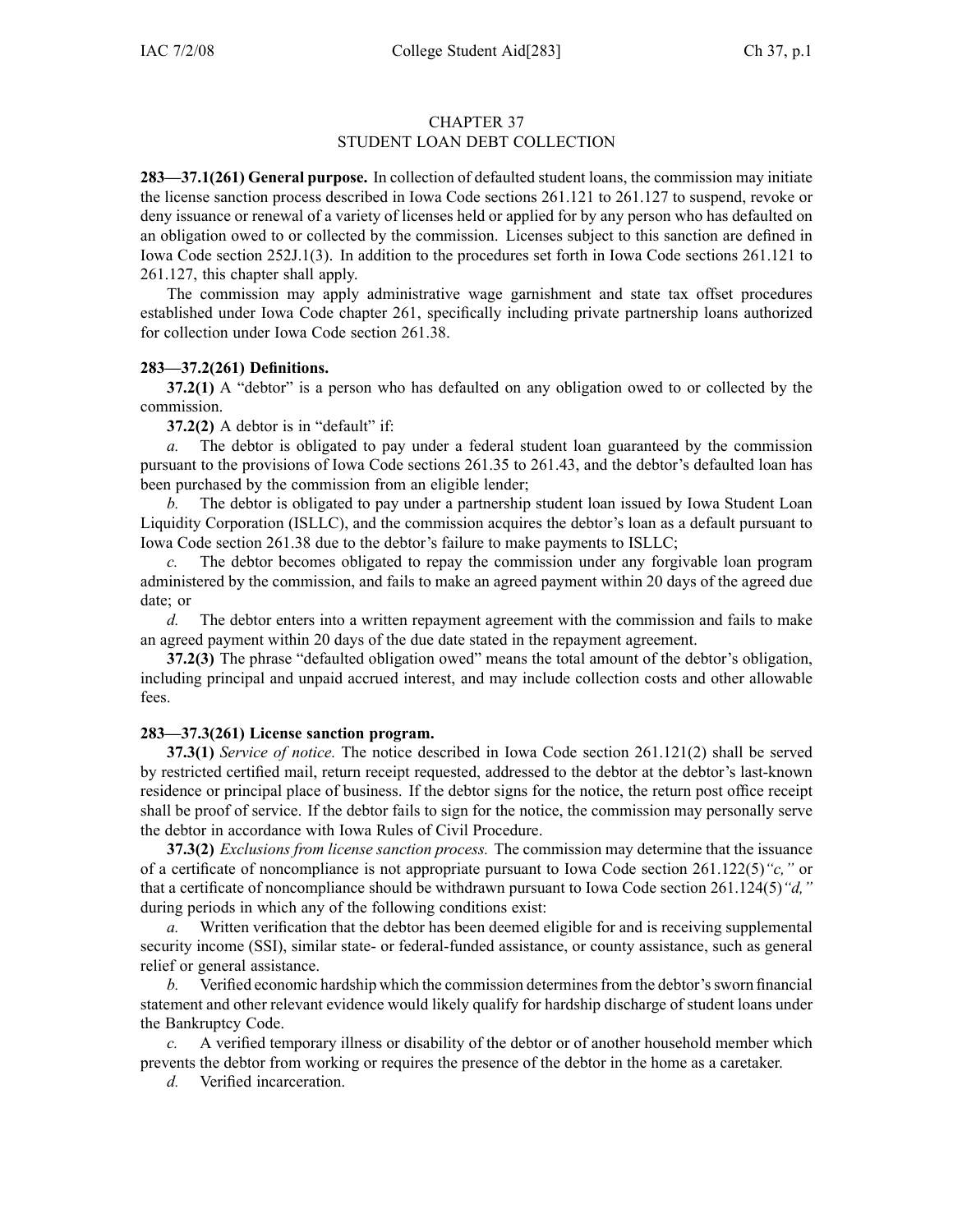*e.* Verified participation on an in-treatment basis in <sup>a</sup> chemical dependency program licensed by the department of public health or <sup>a</sup> similar program.

**37.3(3)** *Written agreement.* A debtor may, at any time, with or without <sup>a</sup> requested conference, enter into <sup>a</sup> satisfactory written repaymen<sup>t</sup> agreemen<sup>t</sup> to either avoid the issuance of <sup>a</sup> certificate of noncompliance or to secure <sup>a</sup> withdrawal of an issued certificate of noncompliance. In determining whether the terms of <sup>a</sup> proposed repaymen<sup>t</sup> agreemen<sup>t</sup> are satisfactory, the commission shall take into account the debtor's ability to pay. Repayment terms shall be deemed satisfactory if the debtor agrees to pay at least the maximum amount which would be subject to an administrative wage withholding procedure, or the equivalent for <sup>a</sup> self-employed person. In addition, the commission may take into consideration the recent existence of any of the conditions outlined in subrule 37.3(2), if verified, and if the debtor can demonstrate that insufficient time has passed for the debtor to regain an ability to repay obligations owed to the commission.

**37.3(4)** *Right to court hearing.* The debtor may reques<sup>t</sup> <sup>a</sup> hearing before the district court in the debtor's county of residence. The scope of the court's review is limited to whether the debt is in default, whether the amount of the default is misstated, or whether <sup>a</sup> mistake has been made in the identity of the debtor.

**283—37.4(261) Administrative wage garnishment procedures.** The commission shall apply administrative wage garnishment procedures established under the federal Higher Education Act of 1965, as amended and codified in 20 U.S.C. § 1071 et seq., in the collection of all defaulted student loans owed to the commission.

**37.4(1)** *Notice prior to wage withholding.* A debtor shall receive <sup>a</sup> "notice prior to wage withholding" from the commission inviting the debtor to enter into voluntary monthly payments with the commission within 30 days after receipt of the notice.

**37.4(2)** *Right to hearing.* A debtor is entitled to <sup>a</sup> hearing before an administrative law judge if <sup>a</sup> petition is filed requesting <sup>a</sup> hearing on or before the fifteenth day following mailing of the "notice prior to wage withholding."

**37.4(3)** *Repayment agreement.* A debtor who negotiates <sup>a</sup> monthly paymen<sup>t</sup> with the commission shall receive <sup>a</sup> "repayment agreemen<sup>t</sup> in lieu of wage withholding" reflecting the paymen<sup>t</sup> amount and paymen<sup>t</sup> date agreed upon (20-day grace period) for the debtor's signature and return to the commission.

**37.4(4)** *Debtor's failure to arrange timely voluntary payments.*

*a.* The employer of <sup>a</sup> debtor who is financially capable of paying, but who fails to make voluntary payments after receiving <sup>a</sup> "notice prior to wage withholding" from the commission, or who signs <sup>a</sup> "repayment agreemen<sup>t</sup> in lieu of wage withholding" but subsequently fails to make regular monthly payments, shall receive an "order of withholding from earnings" from the commission, directing the debtor's employer to deduct and pay to the commission from the debtor's wages an amount that does not exceed the amount authorized by federal legislation, unless the debtor provides the commission with written consent to deduct <sup>a</sup> greater amount. A duplicate copy of the order shall be provided to the debtor by the employer.

*b.* The employer also shall receive from the commission an "employer acknowledgment of wage withholding" which should be completed and returned to the commission within ten business days.

The employer shall notify the commission if the debtor changes employment. The employer shall provide the debtor's date of termination, last-known address, and current employer and telephone number (if known).

*d.* The commission will send the employer a "release of order of withholding from earnings" when the debtor's loan being collected by the commission is paid in full.

## **283—37.5(261) Offset against state income tax refund or rebate.**

**37.5(1)** *General.* A claim against <sup>a</sup> defaulted borrower's state income tax refund or rebate will be made to receive paymen<sup>t</sup> against any defaulted student loan owed to the commission.

**37.5(2)** *Certification.* The commission shall submit to the department of revenue <sup>a</sup> list of defaulted borrowers to certify for offset.